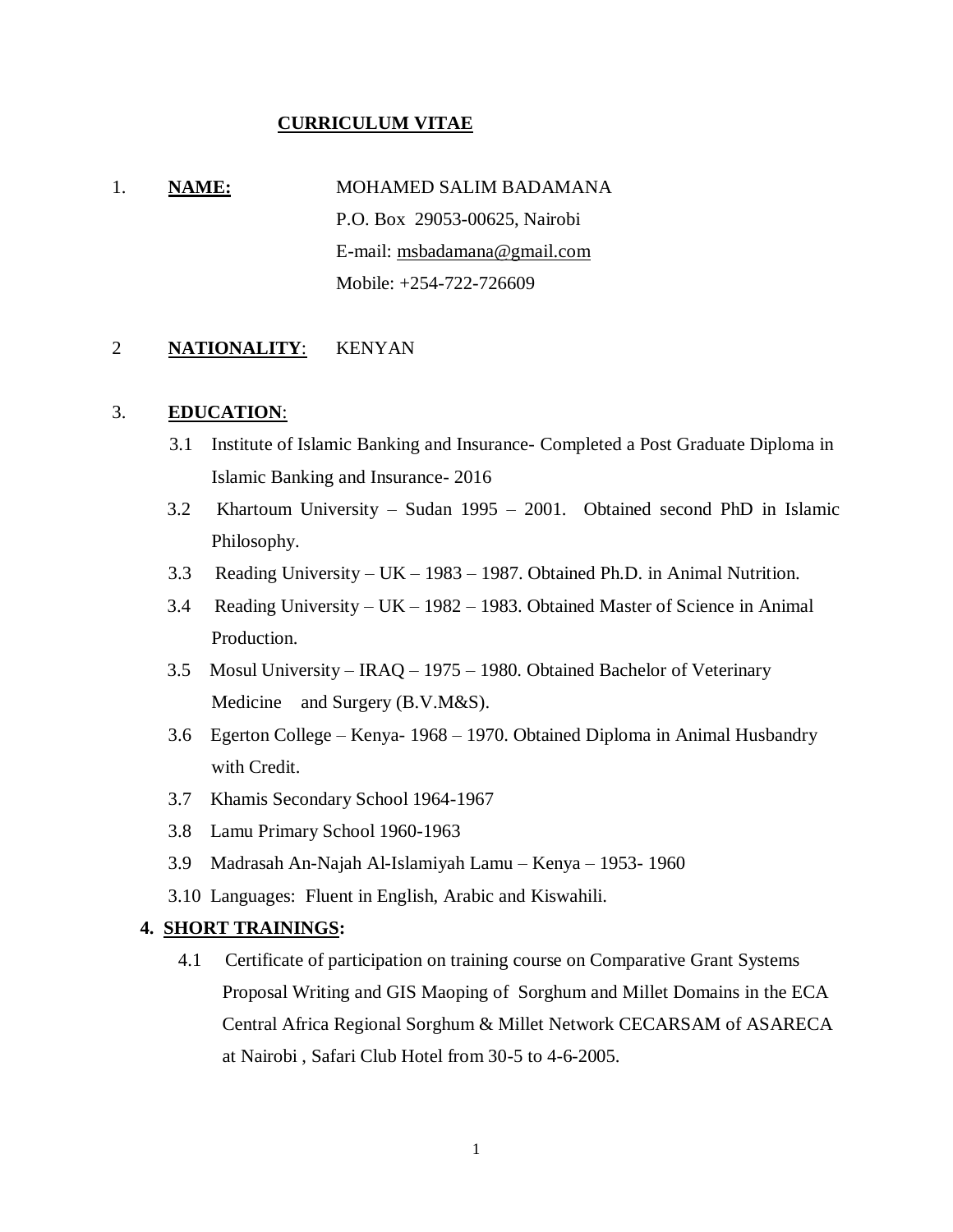- 4.2 A workshop on simulation of models in assessing year-round feeding strategies in mixed crop livestock systems, organised by CIP-SLP-ILRI held at ILRI, Nairobi from 20-2 to 4-3-2005.
- 4.3 Certificate of participation on "Scientific proposal writing, from 19-25/11/2006 at KCB Management Centre, Karen Nairobi facilitated by RAIN ASARECA & University of Nairobi.
- 4.4 Certificate of participation on Training of Chief Internal Examiners Workshop, held on 13 & 14/7/06 at KCCT, Mbagathi, Nairobi.
- 4.5 Senior University Management Seminar on Results Based Management held on 4 to 5/4/07 and 25/5/07.
- 4.6 ISO 9001: 2000 Training held at the University of Nairobi on 6/2/07.
- 4.7 Attended Laboratory Animal Science Course (FELASA-C) held on 7 to 22/5/07 at Chiromo Campus, University of Nairobi.
- 4.8 Certificate on Artificial Insemination practical course attended at Ahiti Kabete 25/1/71 to 20/2/71.
- 4.9 Certificate of participation on Training of Chief Internal Examiners Workshop, held on 13 & 14/7/06 at KCCT, Mbagathi, Nairobi.
- 4.10 Senior University Management Seminar on Results Based Management held on 4 to 5/4/07 and 25/5/07.
- 4.11 ISO 9001: 2000 Training held at the University of Nairobi on 6/2/07.
- 4.12 Attended Laboratory Animal Science Course (FELASA-C) held on 7 to 22/5/07 at Chiromo Campus, University of Nairobi.
- 5.13 Certificate on Artificial Insemination practical course attended at Ahiti Kabete 25/1/71 to 20/2/71.

# **5. EMPLOYMENT HISTORY**

- 5.1 From 9/9/2004 -13/9/2013, I have been the Chairman, Department of Animal Production, University of Nairobi.
- 5.2 On 19/5/2006, I was promoted to Associate Professor in the Department of Animal Production, University of Nairobi.
- 5.3 From 21/2/1994 to 2001, I was the Director and Trustee of World Assemby of Muslim Youth (WAMY) East African Region (an International NGO).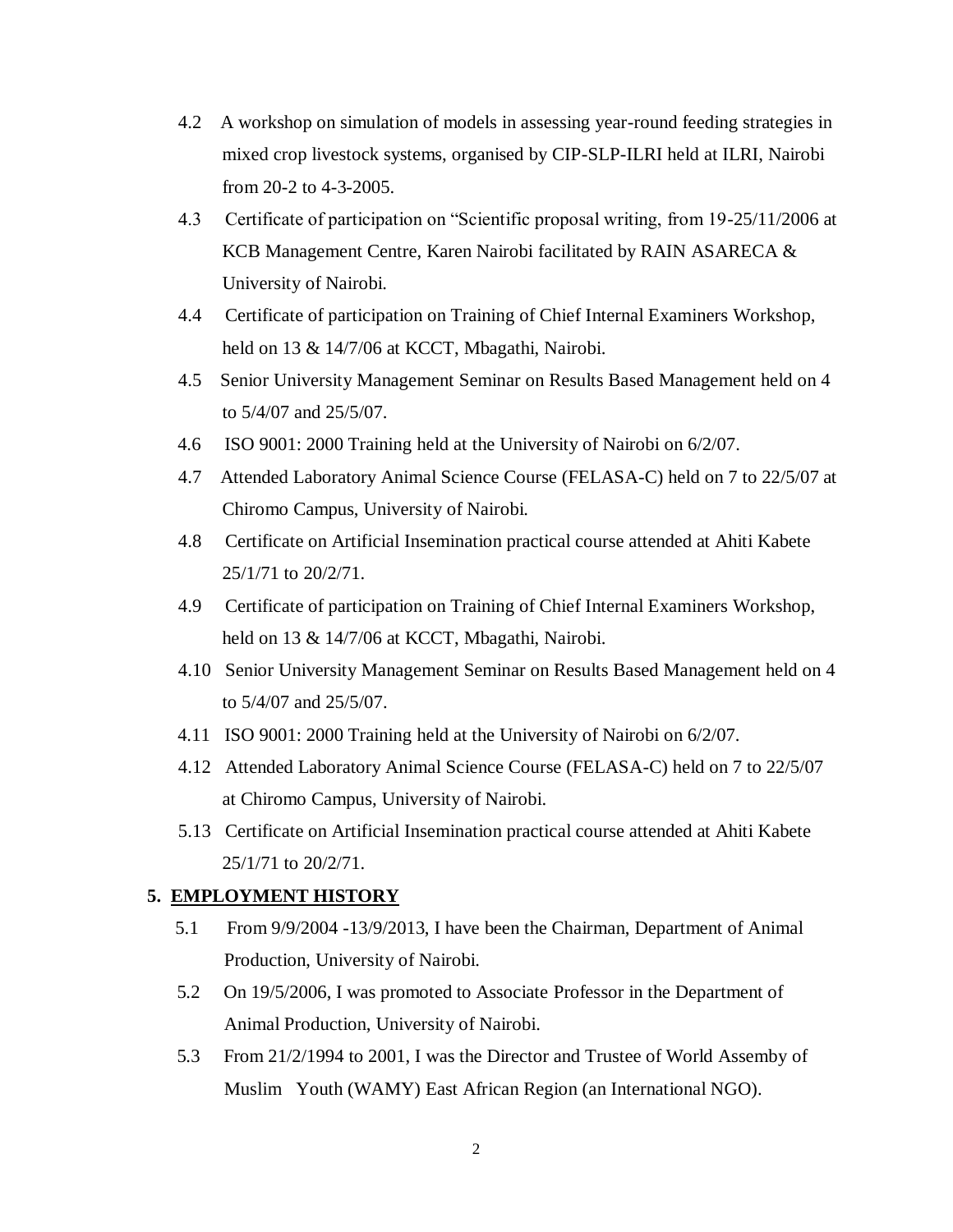- 5.4 On 17/11/1998 I rejoined the University as a sineor lecturer, Department Of Animal Production, University of Nairobi
- 5.5 On the 6th June, 1991, I was promoted to a senior lecturer in the department of Animal Production, University of Nairobi.
- 5.6 On the 10th September 1987, I was promoted to a lecturer in the Department of Animal Productionn, University of Nairobi after completing my Ph.D.
- 14.7 On 16-12-1980, I started working as a tutorial fellow, at the Department of Animal Production, University of Nairobi. Then I was selected to do my MSc. and Ph.D. programme at Reading University, UK, 1982 – 1987.
- 5.8 April, 1973 to 1975, transferred to Central Artificial Insemination Station (CAIS) Kabete, Kenya to join A. I. Survey Team. Part of our job was to supervise and evaluate the existing artificial insemination schemes in the country and plan new schemes.
- 5.9 April, 1971 to 1973, was posted to Taita/Taveta District as a livestock Officer in Charge of Artificial Insemination and was assisting District Veterinary Officer in his duties.
- 5.10 On 7-12-1970, I started working as a District Livestock Officer, Kilifi, Kenya, under Veterinary Services Division, Ministry of Agriculture in charge of disease control , treatment and general animal husbandry.

#### **6. PROFESSIONAL EXPERIENCE**

- 6.1 As a chairman of the department I was also in charge of income generating from my department which has a poulrty unit and feed analysis Laboratories and a hutchary
- 6.2 On many ocassions I acted as dean Faculties of Vertrinary medicine and Agriculture and sometimes Principal of the College of Agriculture And Veterinary Sciences, especially in the college appointment comettee where most of the times I represented the principal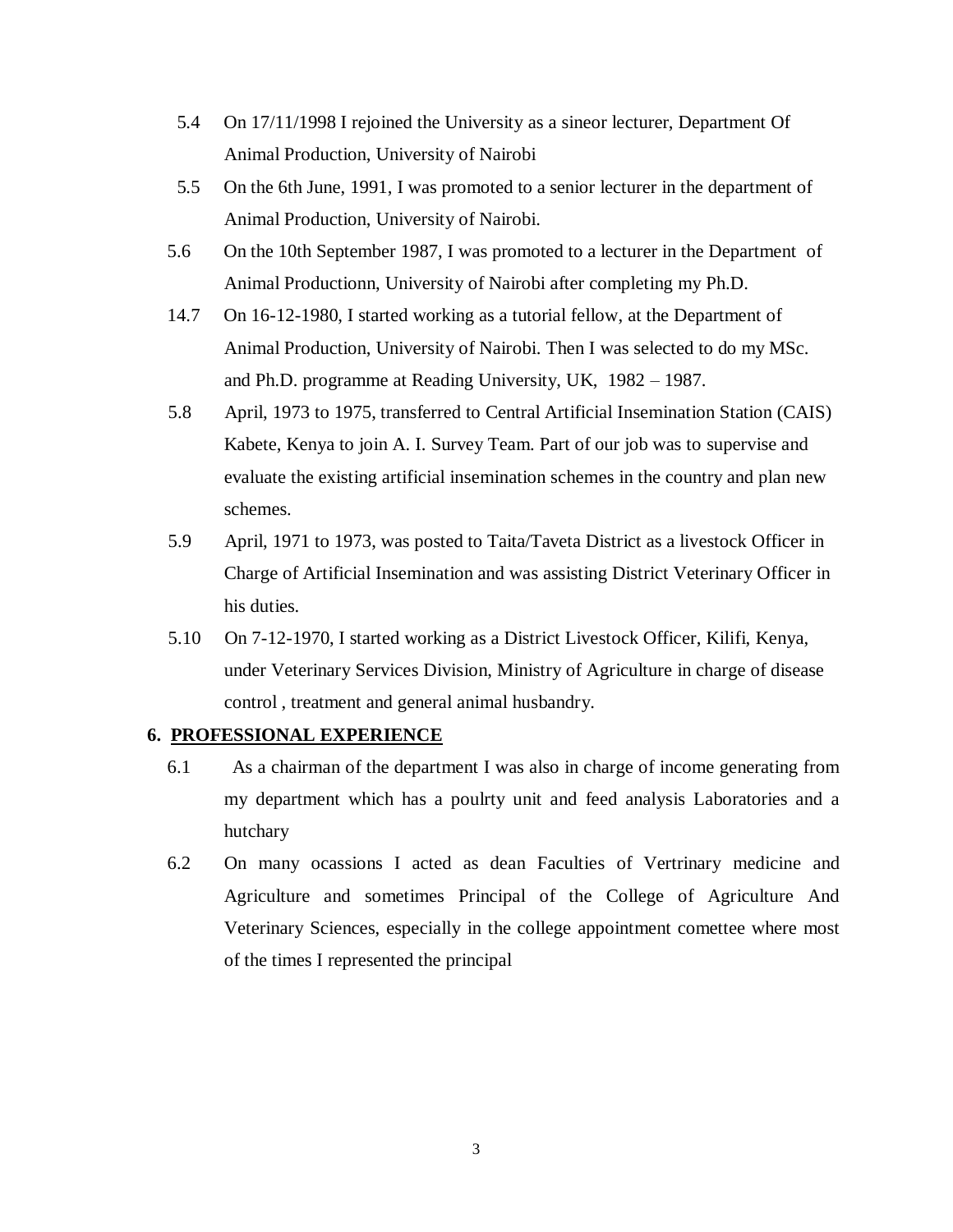| <b>Programme</b>                         | Year           | course                                         |
|------------------------------------------|----------------|------------------------------------------------|
|                                          |                |                                                |
| <b>Bachelor of Vet. Medicine</b>         | $\mathfrak{2}$ | Pasture Production, Conservation & Utilization |
|                                          | $\overline{2}$ | Principles of Animal Nutrition                 |
|                                          | $\overline{2}$ | <b>Production of Ruminant</b>                  |
|                                          | $\overline{2}$ | Principles of Animal Production                |
|                                          | $\overline{2}$ | <b>Farm Practice</b>                           |
|                                          |                |                                                |
| <b>BSc. Wildlife Management</b>          | $\mathfrak{2}$ | Natural Histories of selected Species          |
|                                          | $\overline{2}$ | <b>Wildlife Nutrition</b>                      |
|                                          | 3              | <b>Wildlife Production</b>                     |
| <b>BSc. Agriculture</b>                  | $\overline{2}$ | Principles of Animal Production                |
|                                          |                |                                                |
|                                          | $\overline{2}$ | Feeds and Feeding                              |
|                                          | $\overline{2}$ | Ruminant & non-Ruminant Production             |
|                                          | 4              | Dairy Cattle Production                        |
|                                          | 4              | Sheep and Goat Production                      |
| <b>MSc. Animal Nutrition &amp; Feed</b>  | 1              | <b>Ruminant Nutrition</b>                      |
| <b>Resources</b>                         |                |                                                |
| <b>MSc. Livestock Production Systems</b> | $\mathbf{1}$   | Dairy Cattle Production Systems                |
|                                          | 1              | Sheep and goat Production Systems              |
| <b>MSc. Agriculture Research</b>         | $\mathbf{1}$   | Animal Production Systems & Health             |
| <b>Management</b>                        |                |                                                |
| <b>MSc. In Veterinary Epidemiology</b>   | 1              | <b>Livestock Production Systems</b>            |
| and Economics (MVEE)                     |                |                                                |

# 6.3 Courses I taught at various times;

- 6.4 Some of the Graduate students I supervised in the Department of Animal Production
	- 6.4.1 Mburu J.N. MSc. thesis on "Effects of cobalt deficiency on some rumen and thyroid functions" (graduated 1991)
	- 6.4.2 Nyakalo MSc. thesis on "Effect of feeding poultry waste based diets on milk production from Galla goats" (graduated 1991)
	- 6.4.3 Situma, A.G MSc. thesis on "Effects of sugar cane molasses on the quality of napier grass silage" ( graduated 2006)
	- 6.4.4 MbuthiaPh.D on Effects of inclusion of protein-rich forage on quality of Nappier grass silage" (graduated 2003)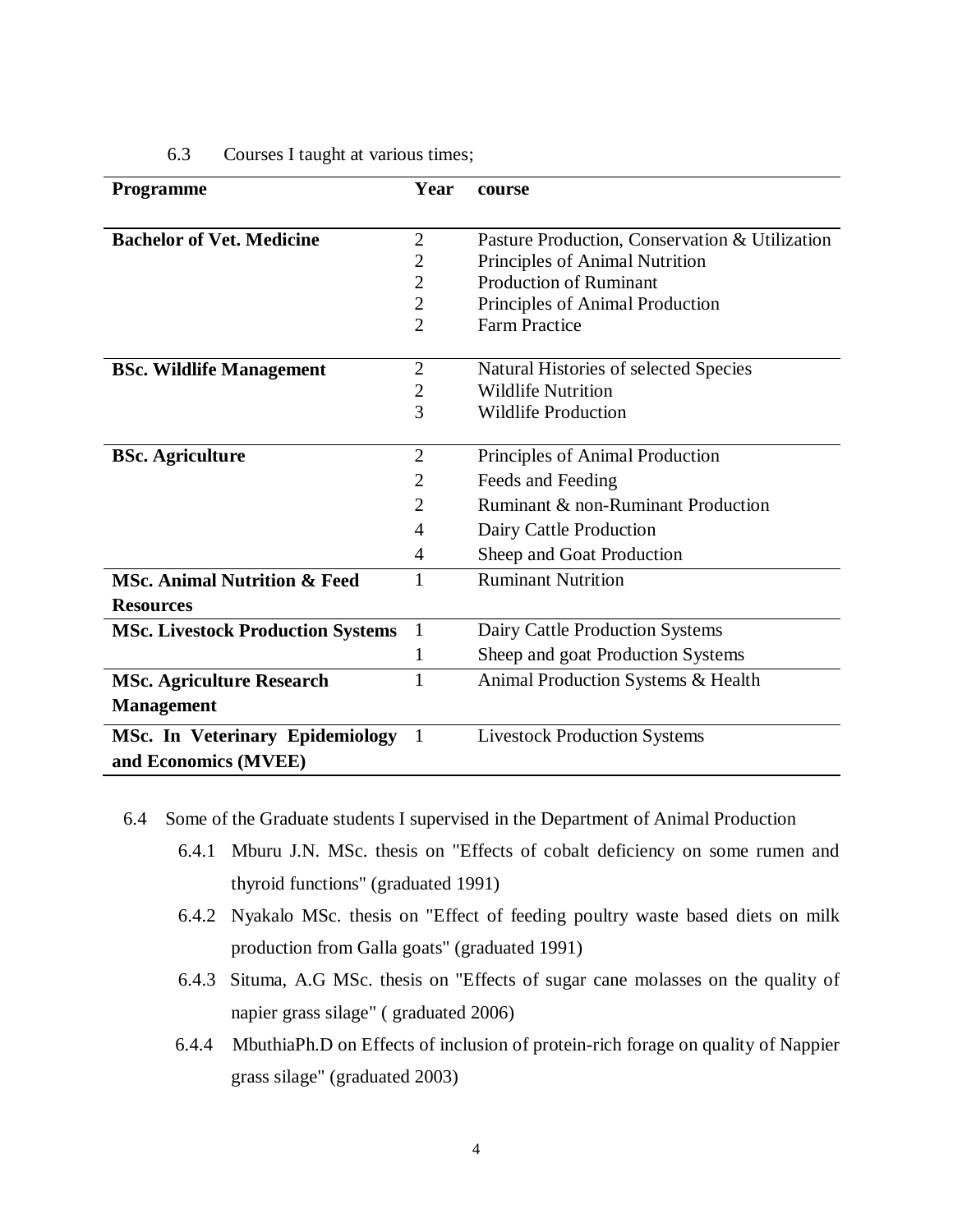- 6.4.5 Nyaga Maragara MSc. thesis on; "use of indigenous fodder shrubs and trees for dry season feeding" ( graduated 2009)
- 6.4.6 Ombura James MSc. thesis on; "An Assessment of the efficiency of the dairy bull dam selection methodology in Kenya" ( graduated 2008)
- 6.4.7 Njiru A. N MSc. thesis on " Evaluation of dual purpose sorghum varieties for animal feed in semi-arid areas of Kenya" ( graduated 2009)
- 6.4.8 Mwanyumba P.M MSc. thesis on "Descriptive analysis of the dairy- crop mixed farming system in Wundanyi Division of TaitaDistict, Kenya. (graduated 2010)
- 6.4.9 Macharia D. Ph.D Thesis on "Computer based techniques for efficient milk production by optimizing mate allocation on strategies in Kenyan Dairy cattle population. (graduated 2011)
- 6.4.10 Kibegwa F.M MSc. Thesis on "mitochondrial DNA variation and maternal lineage of indigenous goats in Narok and Isiolo counties of Kenya" ( Graduated 2014)
- 6.4.11 Lekerpes, S. MSc. Thesis on "Genetic Polymorphism of B-Lacto globulin in Kenyan Small East African *(capra hircus*) Breed using PCR-RFLP and sequencing" (Graduated 2015)
- 6.4.12 Korir, I. MSc. Thesis on "Evaluation of sorghum ,Perl millet and grain legumes as feed for Broiler Chicken" (Not Yet Graduated )
- 6.4.13 Okitoi, IndovicusOriama Ph.D. Thesis on " Studies on developing feeding strategies for Improved performance of local chickens in small scale farms in western Kenya" (Not Yet Graduated )
- 6.4.14 Rashid Kaka Ph. D. Thesis on " Genetic diversity and population abundance of the wild fishery of Malindi- Ungwana Bay in Kenya: Implications for aquaculture and conservation." (Not Yet Graduated )
- 6.4.15 Kiragu, J.,W. Ph.D thesis on;" Effects of including sweet potato vines, Lucern and concentrate in the ration of dairy calves on growth and rumen development"(Not Yet Graduated )
- 6.4.16 Leonard, M., M. Ph.D Thesis on "Effect of feed resources seasonality on livestock production in the coastal lowlands of Kenya" (Graduated)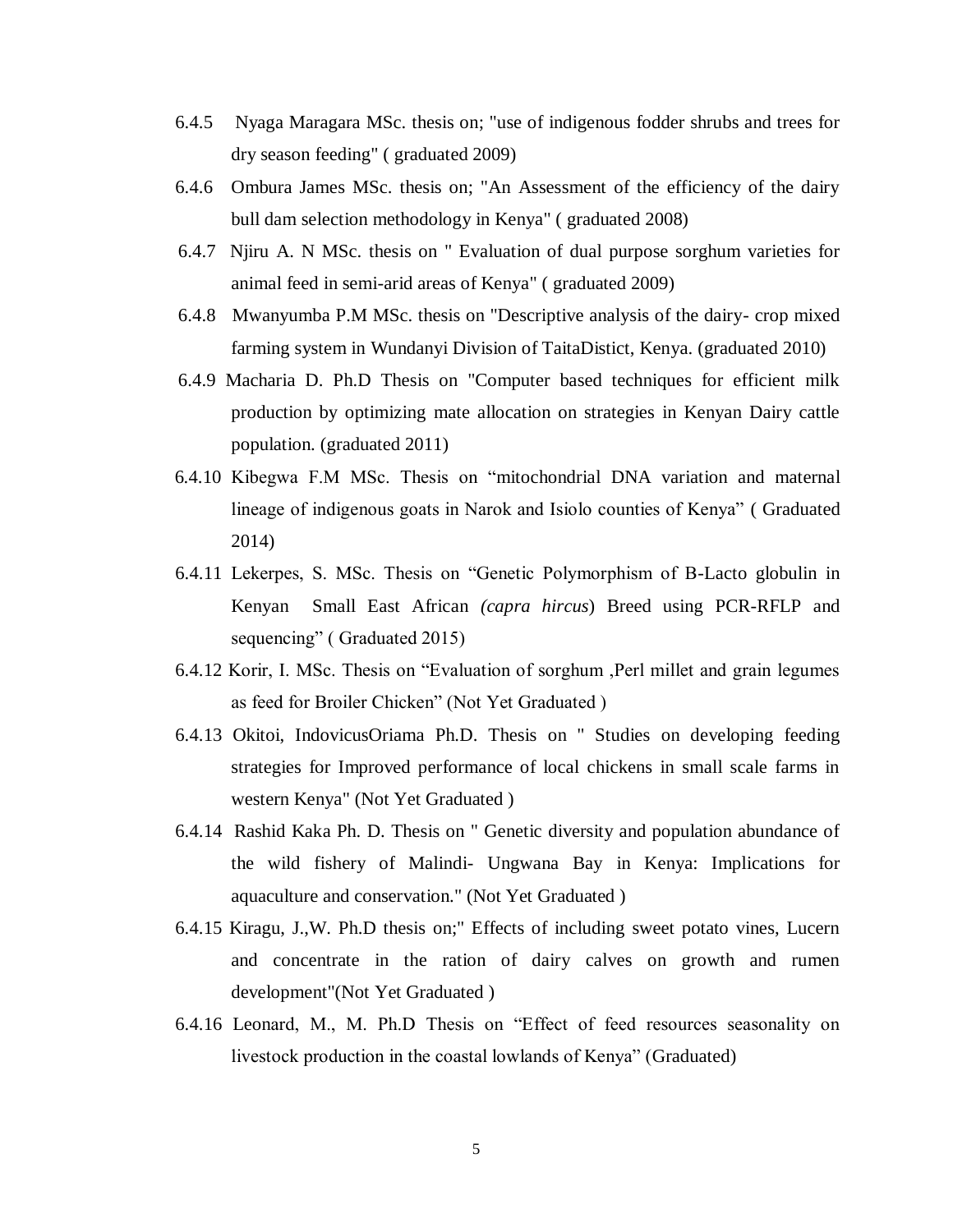- 6.4.17 Benard, K., K. Ph.D Thesis on "Effects of selected supplements on beef cattle productivity and rumen microbiology in Makueni County" (Not yet Graduated )
- 6.4.18 Ezekiel M.Beja PhD Thesis on ;Effect of Addition of Amylase and Xylase in Cassava Diet on Growth and Rumen Development of Calves.
- 6.4.19 George Okello MSc thesis on: Integration on indigenous knowledge with the farmers' preferred phenotypes and breeding practices on *Capra hircas* populations in Kajiado and Makueni counties (Graduated 2016).
- 6.4.20 George Okello PhD thesis on: Taxonomic status and genetic diversity of *Christmas Fulu Haplochromis* (Xystichromis) Phytophagus in East Africa.
- 6.5 I have been the chief internal examiner for my department for the whole period of my chairmanship from 9/9/1994-13/9/2013 and an internal examiner for other departments within and outside the college
- 6.6 I have been an external examiner for a number of universities including Egerton University and also was the external examiner for the Department of Animal Science and Management in Chepkoilel university collage – a constituent college of Moi University.
- 6.7 I have been preparing strategic plans for my department and participated in preparing strategic plans for the Faculties of Agriculture and Veterinary Medicine and that of the college of Agriculture and Veterinary sciences.
- 6.8 I have been representing the Department, Faculties and College in various student discplinary comettees
- 6.9 I have been attendinding to ISO-9001 inspection team queries for my Department, Faculties and College, defending the conformity of various college units to ISO standards
- 6.10 I have helped in reviewing Animal Science papers for various Journals, and was appointed as a member of ADHOC (grants Proposal Review Support Committee (GPRESC) for Kenya Agricultural Productivity Project (KAPP).
- 6.11 I have submitted reserch proposals for funding some of which were accepted and funded by Kenya Agricultural Production Project(KAPP) and The National Council of Science and Technology (NCST).
- 6.12 Departmental Representative of Board of Post Graduate studies in the Faculty of Agriculture from 2000 to 2006.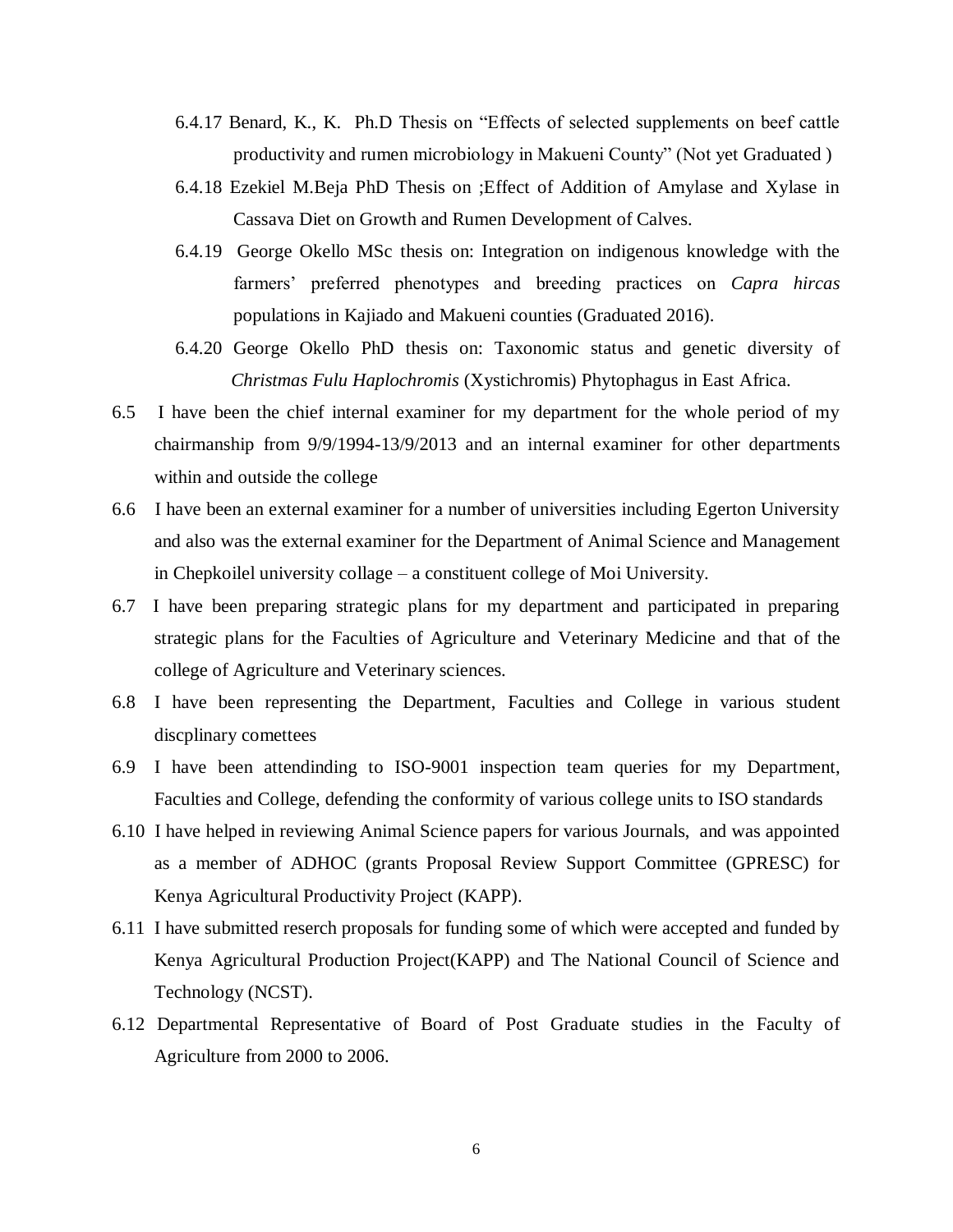- 6.13 I have been the coordinator of seminar presentation in the Department of Animal Production from 1999 to 2005.
- 6.14 Departmental Representative of the Library Committee for the Faculty of Veterinary Medicine.
- 6.15 Departmental Representative in the Faculty Committee on Memorandum of Understanding between IPR Institute of Primate Research and Faculty of Veterinary Medicine and other research institutes.
- 6.16 Coordinator and convenor for the development of four MScs programmes in the Department of Animal Production namely MSc. in Animal Nutrition and feed science, MSc. in Animal Genetics and Breeding; MSc. in livestock Production systems and MSc. in Poultry Science.
- 6.17 Coordinator for Principles of Animal Production course taught to Vet, Agriculture, Range, Agribusiness Management and Food Science and Technology Students from 2000 to 2005.
- 6.18 Acted as a Chairman for the Department of Animal Production a number of times from 1989 to the time I was appointed Chairman of the department (i.e. 9/9/04).
- 6.19 From  $1<sup>st</sup>$  December, 1989 to December, 1990, I was the secretary for Animal Production Society of Kenya (APSK).
- 6.20 I have been a member of British Society of Animal Production from 1984 to 1991.
- 6.21 I am a member of Kenya Veterinary Association and Animal Production Society of Kenya.
- 6.22 From 2007, have become a member of Kenya Natinoal Academy of Sciences.
- 6.23 I was chosen by the Comission on Higher Education to evaluate the suitability of a new MSc. Agricultural Programe and a BSc. inIslamic Programe from Institutions of higher lernimg.

# **7. SCIENTIFIC WORKSHOPS ATTENDED AND PAPERS PRESENTED AT NATIONAL AND INTERNATIONAL CONFERENCES**

7.1 B**adamana M.S.**& J.W. Wakhungu (2006): Stratified goat production in the Kenyan rangelands. A paper presented at the FVM  $5<sup>th</sup>$  Biannual Scientific Conference held at Kabete, Kenya, 6-8/9/2006.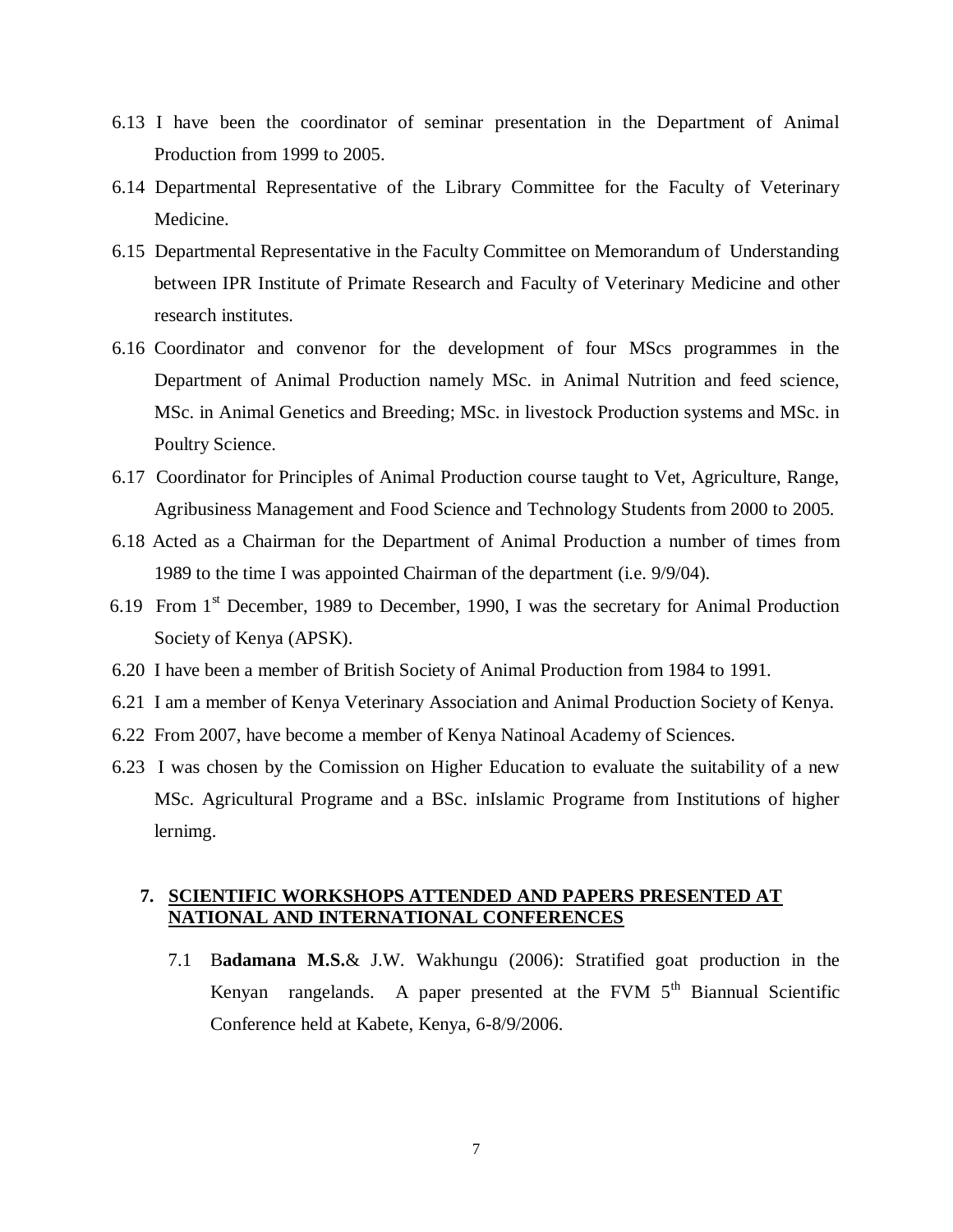- 7.2 Kilonzo, J.M. and **M.S. Badamana** (2006). Seasonal diet quality of grant's gazelles (*Gazellagranti Brooke*) in South-Eastern rangelands, Kenya. A paper presented at the FVM 5<sup>th</sup> Biannual Scientific Conference held at Kabete, Kenya, 6-8/9/2006.
- 7.3 Ombura J, R.O. Mosi, B.O. Inyangala and **M.S. Badamana**. An assessment of the efficiency of the dairy bull dam selection methodology in Kenya (2006). A paper presented at the FVM 5<sup>th</sup> Biannual Scientific Conference held at Kabete, Kenya, 6-8/9/2006.
- 7.4 From 7 to 9-6-2004, attended  $5<sup>th</sup>$  Bi-annual Eastern Africa Goat Developmenmt Network Conference, KEMU, Kenya Methodist University, Meru. Sponsored by Farm Africa.
- 7.5 Wakhungu J.W. Olukoye G.A. and **M.S. Badamana** (2004). Productivity of indigenous and exotic cattle on Kenyan ranches. A paper presented at the Faculty of Veterinary Medicine Bi-annual Scientific conference at Kabete, Kenya, 3-5<sup>th</sup> Nov 2004.
- 7.6 From 10 to 14-9, 2003. I attended a retreat workshop and presented Strategic Planning for the Department of Animal Production for the year 2003 to 2007, as a part of the strategic plan for the faculty of Vet-Medicine at Abadere Country Club, Nyeri.
- 7.7 **Badamana M.S,** J.W. Wakhungu (2002). The role of dairy goats in small scale farming areas in Kenya. A paper presented at the faculty of vetrinary medicine. Biannual scientific conference at Kabete, Kenya, 7-9/8/2002.
- 7.8 **Badamana .M.S,** J.W. Wakhungu (2002). The development of dairy cattle industry in the medium potential Agro-climatic zones of Kenya. A paper presented at the faculty of vetrinary medicine. Biannual scientific conference at Kabete, Kenya, 7-9/8/2002.
- 7.9 **Badamana M.S** and J.W. Wakhungu (2002). The dairy potential in Rangelands of Kenya: (i) Indegenous cattle and sheep. A paper presented at the scientific confrence of Kenya Veterinary Association, held at Kakamega, Kenya 24- 26/4/2002.
- 7.10 **Badamana M.S** and J.W. Wakhungu (2002). The dairy potential in Rangelands of Kenya: (ii) Indegenous camels and goats. A paper presented at the scientific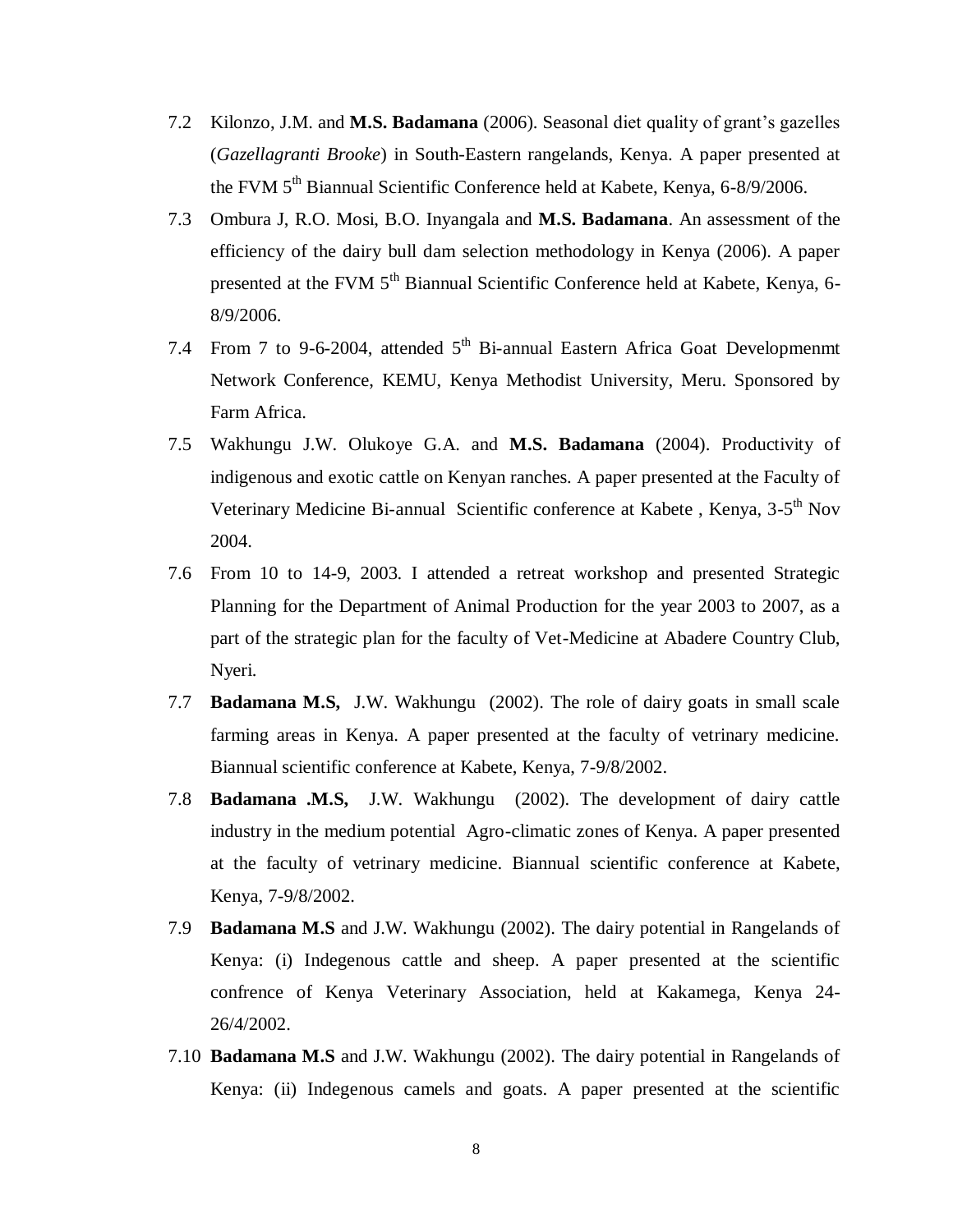conference of Kenya Veterinary Association, held at Kakamega, Kenya 24- 26/4/2002.

- 7.11 **Badamana M.S**, J.W. Wakhungu, Okeyo .A.M, Shaabani .S. (2002). Drought monitoring systems checking the effect of livestock production in the northern region of Kenya: A case study of Isiolo and Wajir districts. A paper presented at the scientific conference of Kenya Veterinary Association, held at Kakamega, Kenya 24-26/4/2002.
- 7.12 Wakhungu J.W. **M.S. Badamana** and R.O. Mosi, (2002). Impact of Genetic Improvement in Dairy Production of the Kenyan Zebu cattle. A paper presented at the scientific conference of Kenya Veterinary Association, held at Kakamega, Kenya 24-26/4/2002.
- 7.13 **Badamana M.S.,** J. W. Wakhungu and R.O. Mosi, (2001). Feed budgeting of dairy cattle in the high potential areas of Kenya. A paper presented at a scientific conference of Animal Production Society of Kenya, held at Egerton University, 7- 8/3/2001.
- 7.14 **Badamana M.S.,** Okeyo A. M. Mahboub M. and Shaban (2001). Drought monitoring systems, indicators, interventions and impacts on livestock production in the Kenya arid and semi-arid lands. A case for Baringo and Samburu districts. A paper presented at the scientific conference of Animal Production society of Kenya, held at Egerton University 7-8/3/2001.
- 7.15 Mburu, J.N., **M.S. Badamana** and J. M. Kamau, (1992). Rumen liquor, pH and volatile fatty acids concentrate in cobalt deficient small East African goats. A paper presented to the All African Conference on Animal Agriculture, Nov. 23 – 27, 1992, Nairobi, Kenya.
- 7.16 **Badamana M.S.** (1991) Dairy cattle industry in Kenya. A paper presented in a seminar on vitamin nutrition in livestock, sponsored by H. Oldman La Roche Limited held on  $14<sup>th</sup> - 15<sup>th</sup>$  March 1991at Silver Springs, Nairobi Kenya.
- 7.17 Nyakalo, S., **M.S. Badamana**, M.M. Wanyoike, 1991. Methods of measuring milk yield from Galla goats. In proceedings of the Nineth SR-CRSP scientific workshop held in Nairobi, Kenya. pp. 131-139.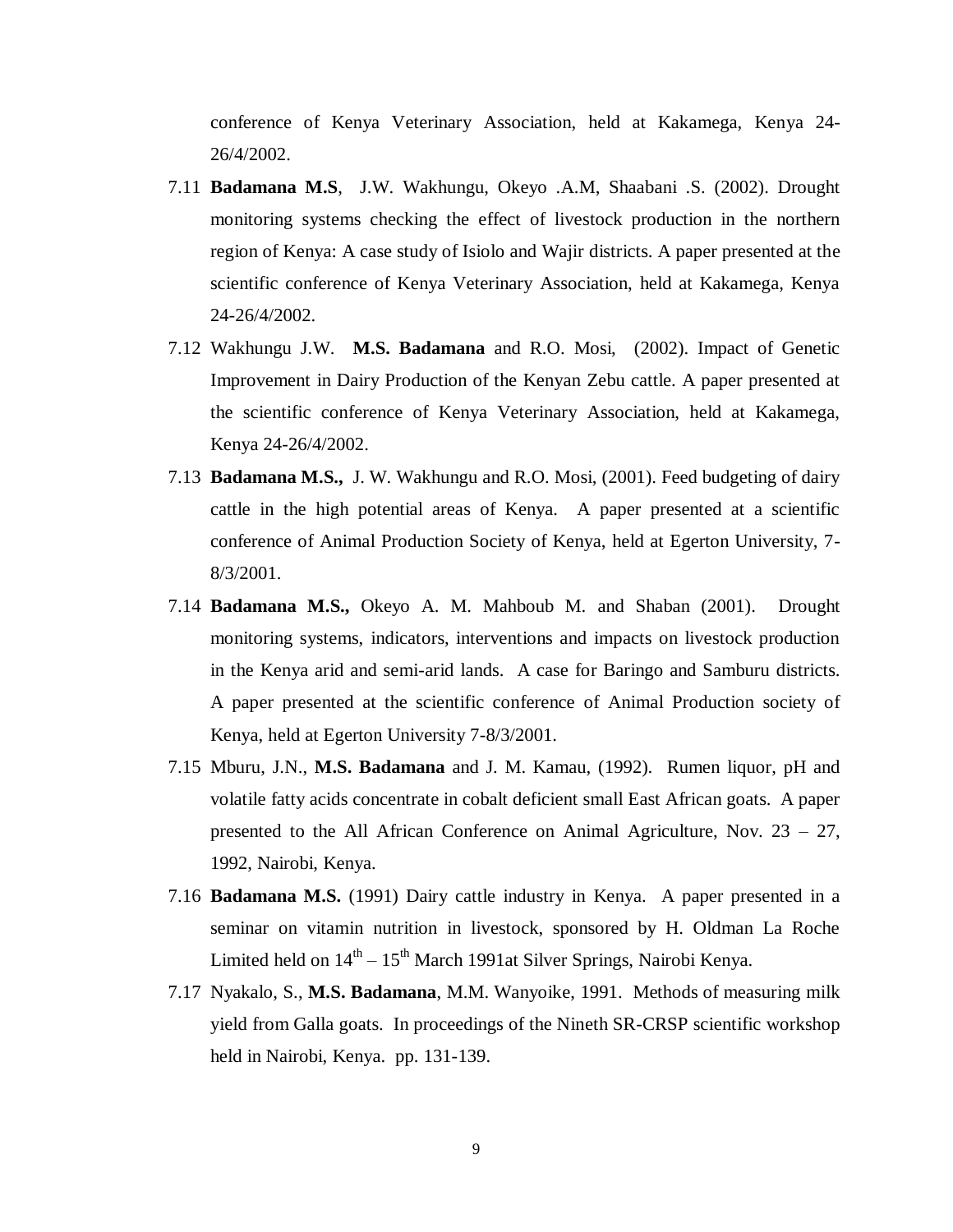- 7.18 Nyakalo, S., **M.S. Badamana**, M.M. Wanyoike, L. A. Mtenga and L.A Kategile (1990). The effect on growth rate of kids from Galla goat does supplemented with chicken manure containing diets. In: Proceedings of the  $17<sup>th</sup>$  Scientific Conference of the Tanzania Society of Animal Production Conference held at A.I.C.C. 25 – 27 September 1990.
- 7.19 **Badamana M.S.** and B.A.J. Mwandoto, (1990). Smallholder goat production Kenyan experience. In: Proceedings of the  $17<sup>th</sup>$  Scientific Conference of the Tanzanian Animal Production Society in A.I.C.C. 25-27<sup>th</sup> September 1990.
- 7.20 **Badamana M.S.,** A.N. Said, M.M. Wanyoike and A. Abate (1990). Improving Ruminant Livestock Production in Sedentary smallholder farming systems in Kenya. Paper presented to Pan Commonwealth Veterinary Conference Animal Health and Production 2001 Harare, International Conference on Centre 10-14 September 1990.
- 7.21 Baptist, R. and **M.S. Badamana** (1990). Productivity assessment with many interacting components traits. In: Proceedings of the Eighth SR-CRSP Scientific Workshop, Nairobi Kenya 7-8/3/90 pp. 207-215.
- 7.22 Nyakalo, S., **M.S. Badamana**, M.M. Wanyoike (1990). The effect of increasing chicken manure levels in supplemental diets for lactating dairy goats on milk composition. In: Proceedings of the eighth SR-CRSP Scientific Workshop, Nairobi, Kenya 7 – 8/3/90 pp. 221-231.
- 7.23 **Badamana M.S.** (1990). The effect of level of protein in the concentrate on the performance of dairy goats. In: Proceedings of the Eighth SR-CRSP Scientific Workshop, Nairobi, Kenya 7-8/3/90 pp. 232-236.
- 7.24 Nyakalo, S., **M.S. Badamana** and M.M. Wanyoike, (1989). The effect of inclusion of poultry litter in a supplement on voluntary intake and digestibility in lactating Galla goats. Paper presented to APSK symposium held at the Wildlife and Fisheries training Institute, Naivasha Nov.  $30<sup>th</sup>$  to December 1<sup>st</sup> 1989.
- 7.25 **Badamana M.S.** (1989). Feeding lactating dairy goats. Paper presented to Animal Production Society of Kenya (APSK) symposium held at the Wildlife and Fisheries Training Institute, Naivasha, Nov.  $30<sup>th</sup>$  to December 1<sup>st</sup> 1989.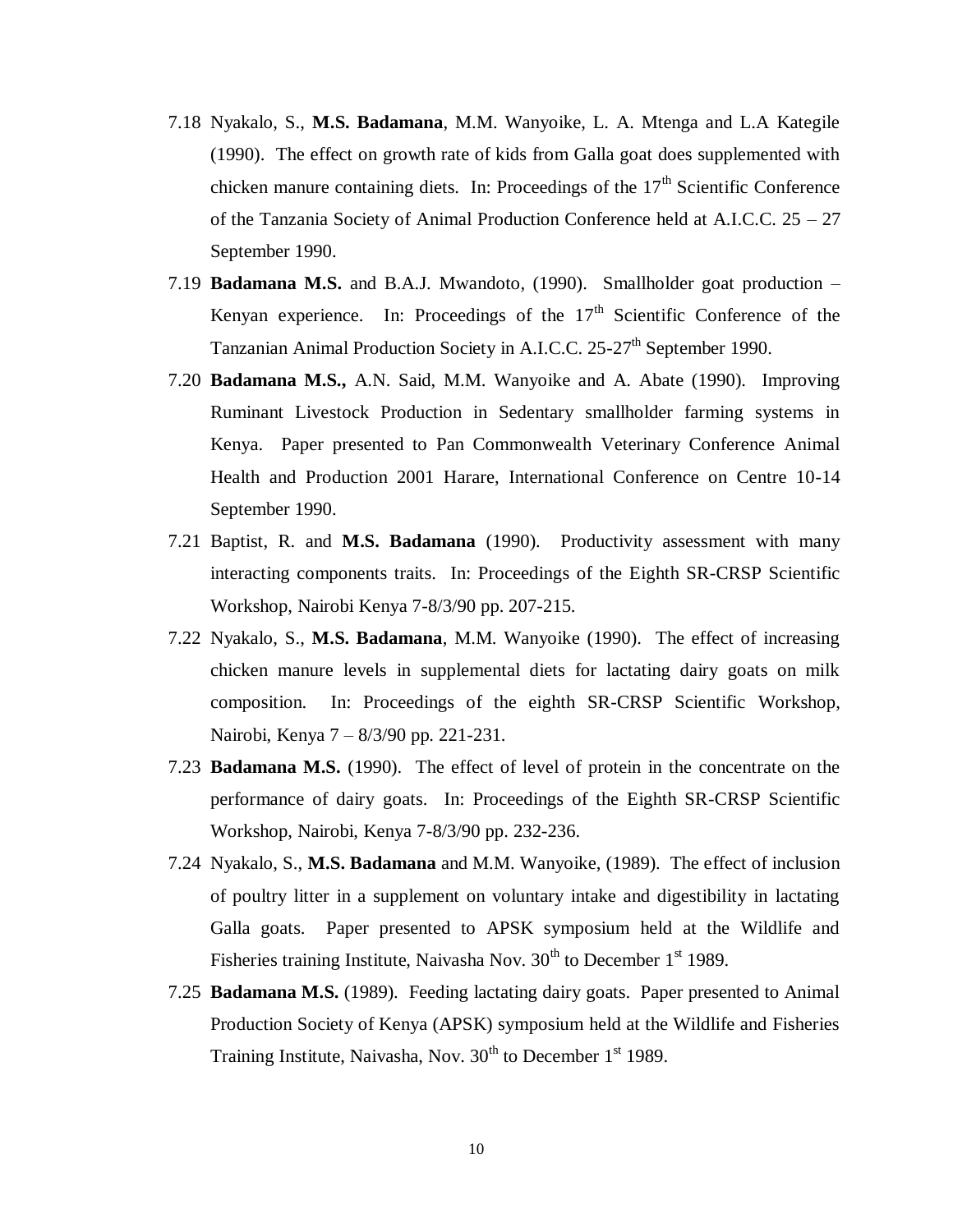- 7.26 **Badamana M.S**. and K. Kiugu (1989). The problems associated with feeding experimental animals. Paper presented in the First East African Conference on Laboratory Animals held on 7-10<sup>th</sup> November, Nairobi, Kenya.
- 7.27 Abate, A., M.M. Wanyoike, **M.S. Badamana** and A.N. Abate (1989). Towards improving animal production in the Rangelands. In: proceedings of the  $16<sup>th</sup>$ Grassland congress, Niece, France. Vol. 2pp. 1613 – 1614.
- 7.28 **Badamana M.S.** and M.M. Wanyoike (1989). The potential of non-commercial feeds in dairy animals. Paper presented at Kenya Vet. Association Annual Conference on 19-21/4/1989, at Kenya Trypanosomiasis Research Institute Muguga.
- 7.29 Nyakalo, S., **M.S. Badamana** and M.M. Wanyoike (1989). The effect of increasing chicken manure levels in supplemental diets for lactating Galla goats on milk production. In: Proceedings of the seventh SR-CRSP Scientific Workshop Nairobi, Kenya, 22-23 Feb 1989 pp. 186-199
- 7.30 **Badamana, M.S.** (1989). Comparison of forage intake and milk production of lactating Saanen goats offered grass hay, grass silage or a mixture of hay and silage. In: proceedings of the seventh SR-CRSP Scientific Workshop Nairobi, Kenya, 22- 23 Feb. 1989 pp. 166-179.
- 7.31 **Badamana, M.S.** (1988). The principle and practice of feeding diary cattle during gestation. A paper presented to Kenya Vet. Association, Annual Scientific Conference held on 21-22 April 1988 at ILRAD – Kabete Kenya.
- 7.32 **Badamana, M.S**, J. D. Sutton and E. Owen (1987). The effect of increasing dietary crude protein in the concerntrates on production by Saanen goats. In: Proceedings of the IV International Conference on goats, March 8-13 1987 held at Brazilia, p. 1382.
- 7.33 **Badamana, M.S.** and J.D. Sutton (1987). The effect of protein concentrated on hay intake, milk production and digestive processes by Saanen goats. Paper presented at the British Society of Animal Production (BSAP) winter meeting at Scarborough-U.K.. The abstract was published in the British Society J. Anim. Prod. Vol. 44:496.
- 7.34 **Badamana, M.S.** and J.D. Oldham, J.D. Sutton, and A. Mowlem. (1986). The effect of level of Protein in the concerntrates on hay intake and milk production by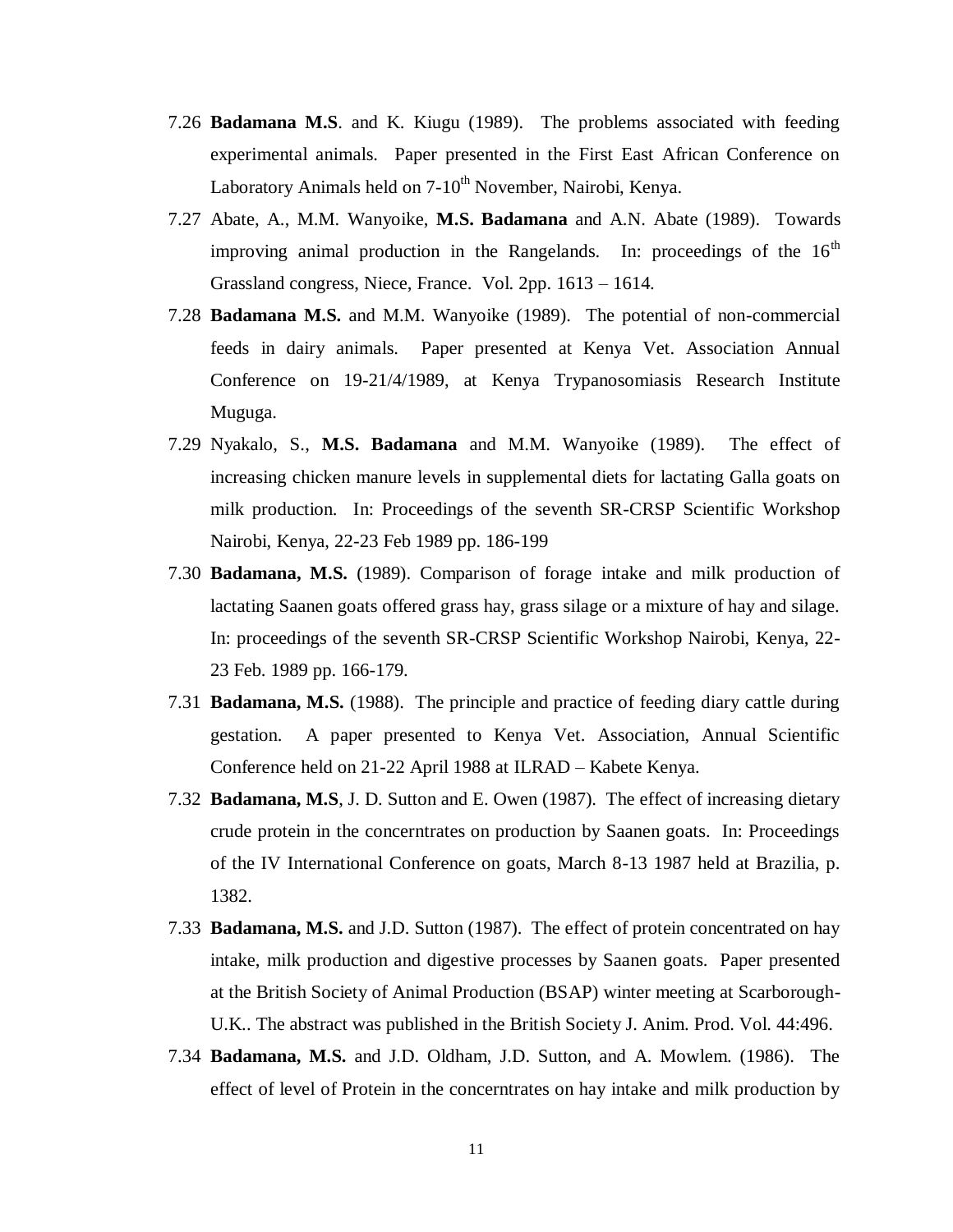Saanen Goats. Paper presented at the British Society of Animal Production (BSAP) winter meeting held at Scarborough-UK.. The abstract was published in the J. Anim. Prod. 42: 451.

- 7.35 **Badamana, M.S.,** J. D. Oldham, A. Mowlem, and S Nash, (1985) Interactions between level of feeding and dietary crude protein content on digestibility in goats. A paper presented at the British Society of Animal Production (BSAP) winter meeting held at Scarborough – UK. The abstract was published in the J. Anim. Prod. 40: 571.
- 7.36 **Badamana, M. S**.and J. D. Oldham, (1984). Factors affecting ration digestibility in goats. A paper presented at the FAO seminar on goat feeding and nutrition, Grangenenve, Switzerland.  $16 - 18^{th}$  October 1984.

#### **8. PAPERS PUBLISHED IN THE REFEREED JOURNALS**

- 8.1 G.O.Otieno,J.O.Junga,M.S.**Badamana**,J.O.Amimo,(2015).Indigenous knowledge in breeding and management *of Capra hircus* population in Kajiadoand Makueni counties,Kenys.http://creativecommons.org/lincenses/by/4.0/
- 8.2 F.Kibegwa,M., Githui,K.E., Junga,J.O., **Badamana**,M.S. & Nyamu, M.N.(2015). Mitochondrial DNA variation of indigenous goats in Narok and Isiolo counties of Kenya.Journal of Animal Breeding and Genetics,1-10.
- 8.3 S.S.Lekerpes, J.O.Junga, M.S.**Badamana**, D.I.Rubenstein (2014). Genetic polymorphism of beta-lactoglobulin in Kenyan Small East Africn goat breed using PCR-RFLP and sequencing.Scientific Journal of Animal Science(2014) 3 (8)233- 239.
- 8.4 P.M Mwanyumba R. G Wahome, A. Mwang'mbe, E. Lenihan and **M.S. Badamana**,2010. A dynamic study of smallholders mixed farms in Wundanyi location, Taita District, Kenya: Activities, performance and interactions, Livestock Research for Rural Development,23:
- 8.5 P.M Mwanyumba R. G Wahome, A. Mwang'mbe, E. Lenihan and **M.S. Badamana**,2010. An anaylsis of factors affecting smallholder mixed farming activities, performance and interactions in Wundanyi location, Taita District, Kenya, Livestock Research for Rural Development,22.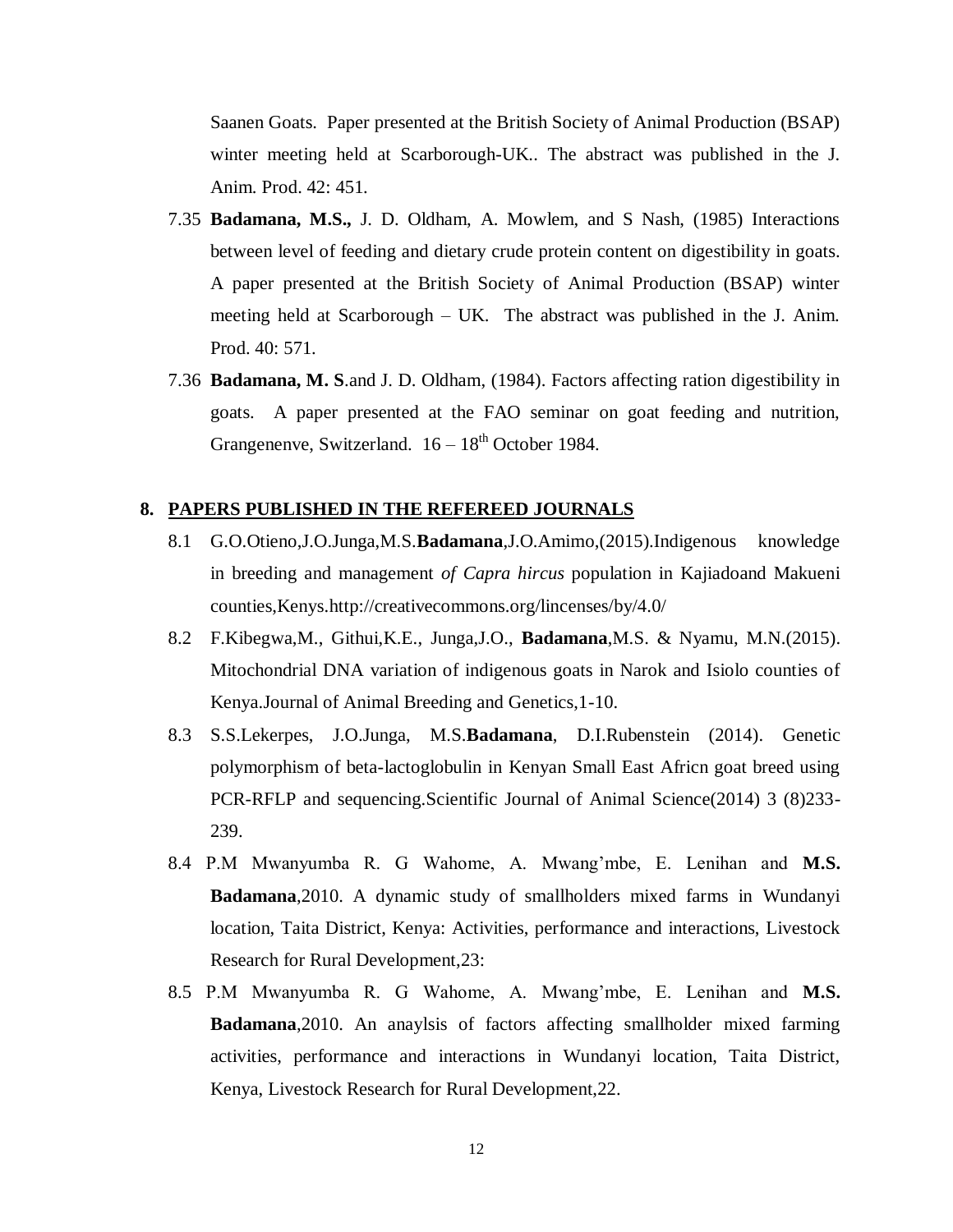- 8.6 P.M Mwanyumba, A. Mwang'mbe, E. Lenihan and **M.S. Badamana**, R. G Wahome and J.W Wakhungu, 2010.participatory anaylsis of the farming system and resources in Wundanyi location, Taita District, Kenya: A Livestock perspective. Livestock Research for Rural Development,22
- 8.7 Njubi D.M, J.W. Wakhungu and **M.S. Badamana** (2010). Predicting first lactation 305- day milk. Yield using artificial Network on the test day milk yields. Trop. Anim. Health Prod.42:639-644**.**
- 8.8 Njubi D.M, J.W. Wakhungu and **M.S. Badamana** (2009). Mating decision support system using computer neural network model in Kenyan Holstein-Friesian dairy cattle**. Livestock Research for Rural Development. 21(4).**
- 8.9 Njubi, D.M.; J.W. Wakhungu and **M.S. Badamana** (2009). Milk yield prediction in Kenyan Holstein-Friesian cattle using computer neural networks system. Livestock Research for Rural Development. 21(4).
- 8.10 Njubi D.M., Wakhungu J. and **Badamana M.S**. (2010) Application of computer based intelligence techniques for optimization of selection and mating strategies in the Kenyan dairy cattle population. Livestock Research for Rural Development 22 (2) 2010.
- 8.11 Njubi D.M., Wakhungu J. and **Badamana M.S**. (2009). Milk yield prediction in Kenyan Holstein-Friesian cattle using computer neural networks system. Livestock Research for Rural Development. 21 (4) 2009.
- 8.12 L. O. Okitoi, L. W. Kabuage, R. W. Muinga and **M. S. Badamana**. (2009). The performance response of scavenging chickens to nutrient intake from scavengeable resources and from supplementation with energy and protein. Livestock Research for Rural Development 21(10) 179, 2009 <http://www.lrrd.org/lrrd21/10/okit21179.htm>
- 8.13 Okitoi L O,Kabuage L W**,**Muinga R W and **Badamana B S** 2009. Intake of nutrients from scavengeable resources by scavenging chickens supplemented free choice with protein and energy. Livestock Research for Rural Development.21(12) 205. 2009. <http://www.lrrd.org/lrrd21/12/okit21205.htm>
- 8.14 Okitoi L O, Kabuage L W, Muinga R W and **Badamana B S** 2009. Diet composition and nutritional contribution of food scavenged by indigenous chickens in Western Kenya. Livestock Research for Rural Development.Vol 21, Article # 92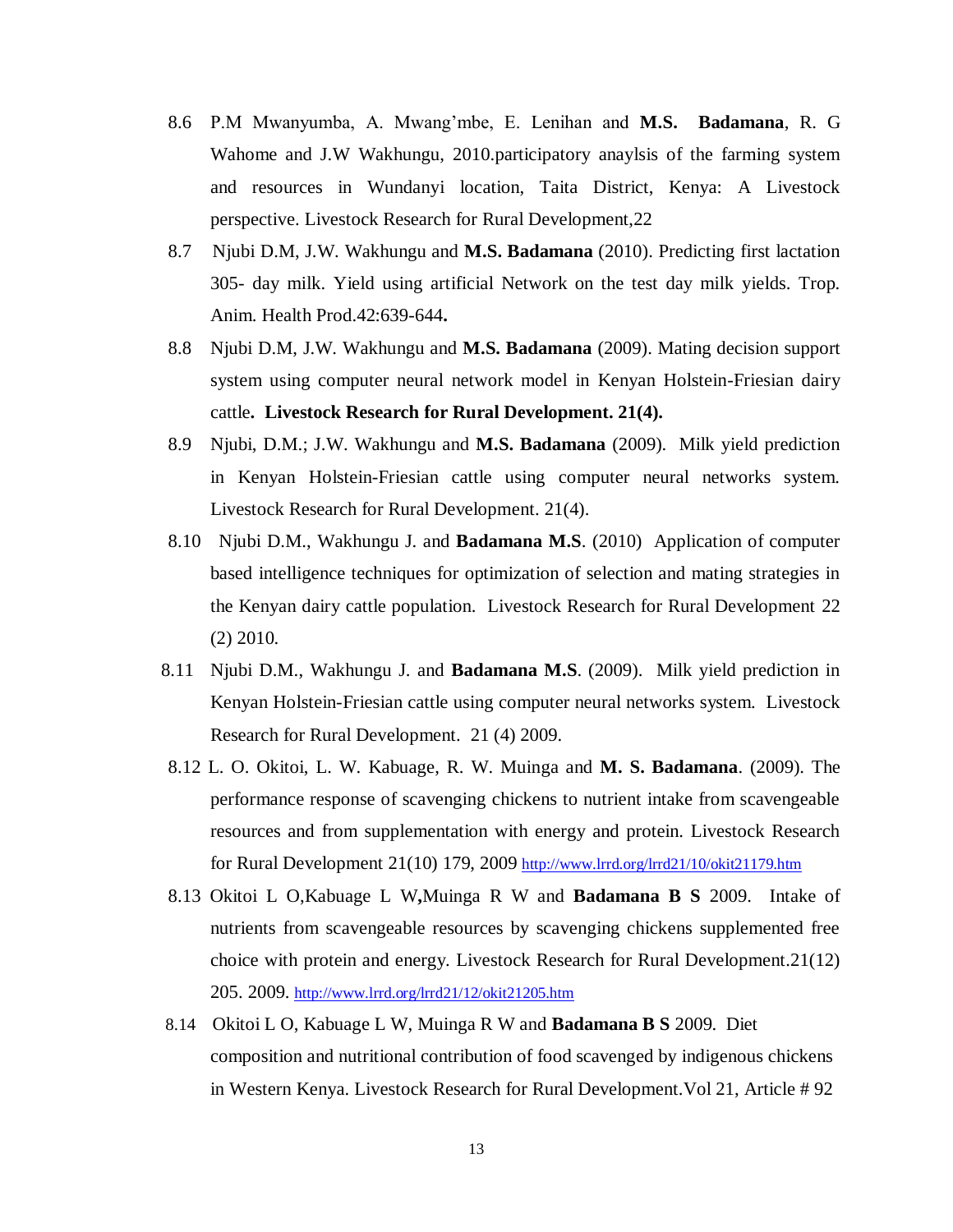- 8.15 Okitoi, L.O., L.W .Kabuage, R.W. Muinga, E.A. Mukisira&**Badamana M.S** Nutrition and feeding strategies for indigenous chickens in extensive management systems: a review E. Afr. Agric. For J. (2008)74(2), 59-69
- 8.16 **Badamana, M.S**., J. W. Wakhungu and R. O. Mosi (2004). Enhanced indexing of goats. Bull Anim. Hlth, Prod. Afr.(2004), 52,31-38
- 8.17 Wakhungu J. W. , Olukoye G.A. and **M.S. Badamana** (2005). Productivity of Indigenous and Exotic cattle on Kenyan ranches. The Kenya Veterinarian 30.
- 8.19Mburu J. N., J. M. Z. Kamau and **M. S. Badamana** (1994). Thyroid hormones and metabolic rate during induction of vitamin B12 deficiency in goats. New Zealand Veterinary Journal, (1994), 42, 187 – 189.
- 8.20 Mburu, J. N., J. M. Kamau, **M.S. Badamana** and P. N. Mburu (1994). Use of serum vitamin B12 in Diagnosis of Cobalt Deficiency in small East African Goats. Bull Anim. Hlth. Prod. Afr. (1994), 42, 141, 146.
- 8.21 Mburu, J. N. **M. S. Badamana** and J. M. Z. Kamau (1994) Faecal and Urinal losses of nitrogen in cobalt deficient small East African goat. Indian Journal of Animal Sciences. 64(11): 1264-1267.
- 8.22 Mburu, J. N. J. M. Kamau and **M.S. Badamana** (1993). Changes in serum levels in vitamins B12, feed intake, live weight and Hematological parameters in Deficient Small East African Goats. Internat. J. Vit. Nutr. Res 63 (1993) : 135 – 139.
- 8.23 **Badamana M.S.** (1992). Some factors affecting diet digestibility in goats, Bulls, Anim. Prod. Afr. (1992), 40,267-274.
- 8.24 **Badamana M.S.**, (1992). Forage utilization by dairy goats. Bull Anim. Prod. Afri. (1992). 40: 259-266.
- 8.25 **Badamana M.S**. and J. D. Sutton, (1992). Hay intake Milk production and Rumen fermentation in British Saanen goats given concentrates varying widely in protein concentration. J. British Soc. Anim. Prod. 54: 395-403.
- 8.26 **Badamana M. S.**, J. D. Sutton, J. D. Oldman and A. Mowlem, (1990). The effect of amount of protein in the concentrates on hay intake and rate of passage, diet digestibility and milk production in British Saanen goats. J. Brit. Soc. Anim. Prod. 51: 333-342.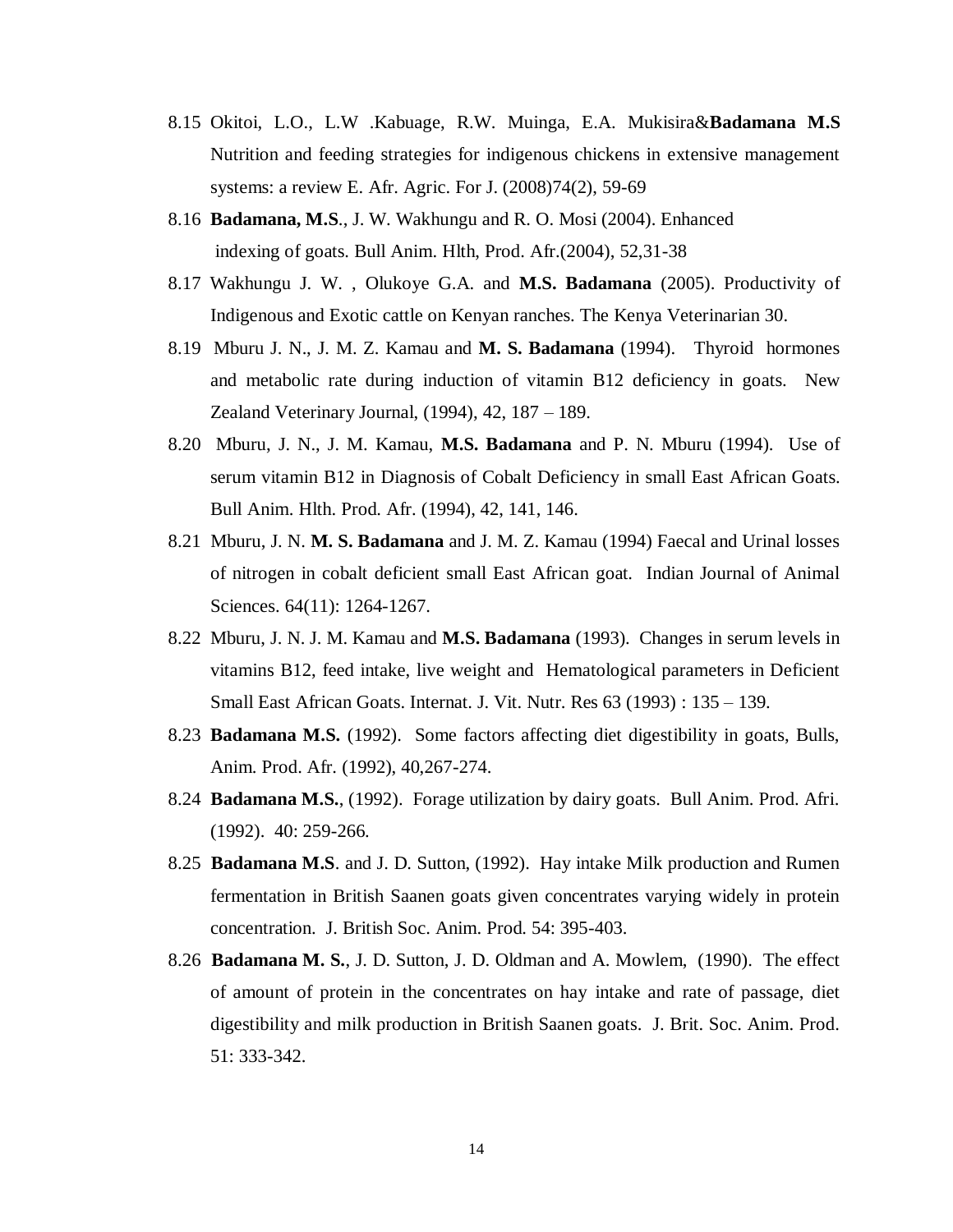#### 9. **COMMUNITY SERVICES:**

# **9.1 SHARIA BOARD MEMBER OF ISLAMIC FINANCE INSTITUTIONS AND OTHER ISLAMIC ORGANIZATIONS.**

- 9.1.1 Chairman of Sharia Supervisory Board for Gulf African Bank, Kenya, from 2007 to-date.
- 9.1.2 Chairman of Takaful KenyaRe cooperation limited, Kenya from July 2012 to date
- 9.1.3 A member of Sharia Supervisory Board of East Africa Bank Djibouti, Place du 27 Juin, P.O. Box 2022, Djibouti, Republic of Djibouti from 2010 to-date.
- 9.1.4 A member of Sharia Supervisory Board of Amana Bank, Tanzania from 11<sup>th</sup> August 2011 to-date.
- 9.1.5 A member of Sheria Supervisory Boad of The National Bank of Kenya starting from 2013 todat.
- 9.1.6 A member of Jamia mosque committee in Nairobi and also a representative of Jamia Committee in the Majlis of Ulamaa (scholars) of the Jamia Mosque committee.

### **9.2 TEACHING ISLAMICS AND EXTERNAL EXAMINING AT PUBLIC UNIVERSITIES IN KENYA**

- 9.2.1 Taught and examined students of University of Nairobi, College of External Education Kikuyu Campus at Dept. of Philosophy and religious studies, Quranic Arabic, Islamic law (sharia), Islam in East Africa, Modern Islamic movements and Islamic ethics in 2000 and 2001.
- 9.2.2 I acted as an external examiner for Kenyatta University for both MA and PhD. thesis in Islamics, Department of Philosophy and Religious Studies in 2003.